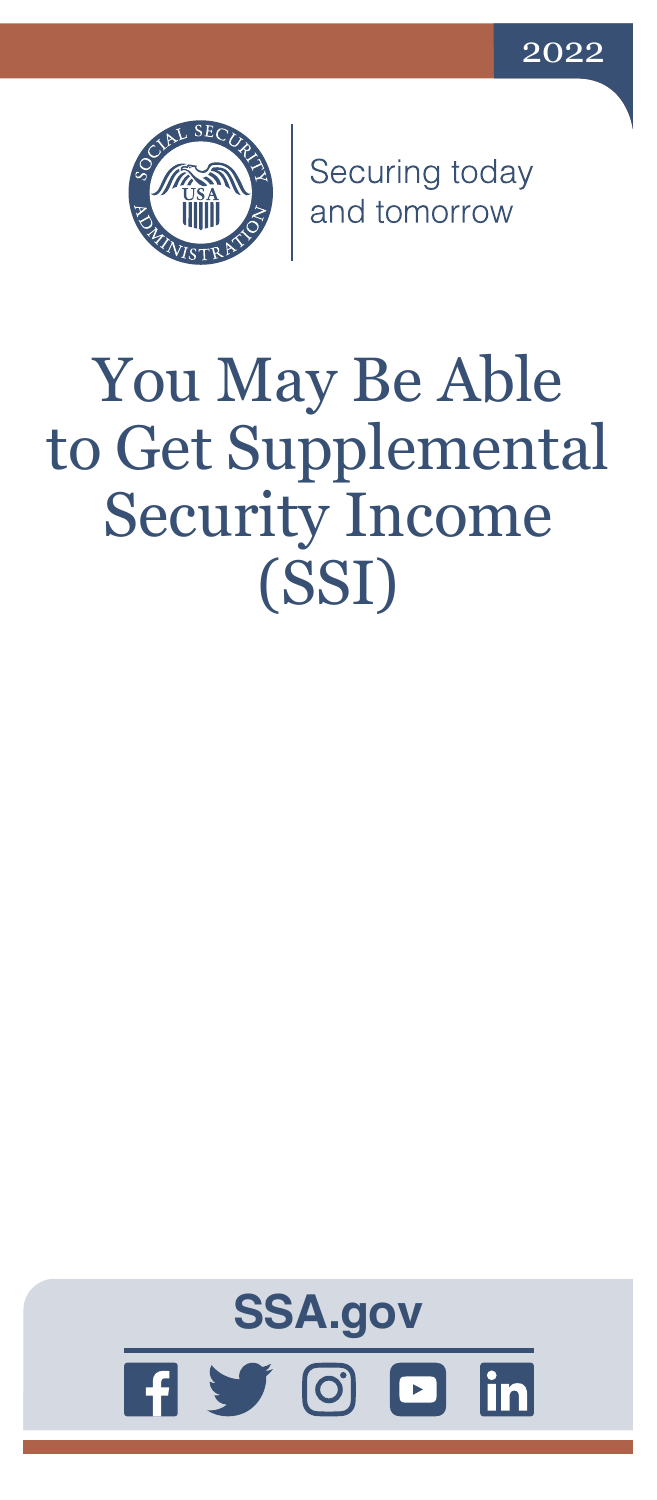## What is SSI?

Supplemental Security Income (SSI) is a federal program that provides monthly payments to people who have limited income and few resources. SSI is for people who are 65 or older, as well as for those of any age, including children, who are blind or have disabilities

To get SSI, you must meet one of these requirements:

- Be age 65 or older.
- Be totally or partially blind.
- Have a medical condition that keeps you from working and is expected to last at least one year or result in death.

There are different rules for children. For more information, read [Benefits for Children With Disabilities](https://www.ssa.gov/pubs/EN-05-10026.pdf) [\(Publication No. 05-10026\).](https://www.ssa.gov/pubs/EN-05-10026.pdf)

## How much can you get?

The basic monthly SSI payment for 2022 is the same nationwide. It is:

—\$841 for one person.

—\$1,261 for a couple.

Not everyone gets the same amount. You may get more if you live in a state that adds money to the federal SSI payment. You may receive less if you or your family has other income. Where and with whom you live also makes a difference in the amount of your SSI payment.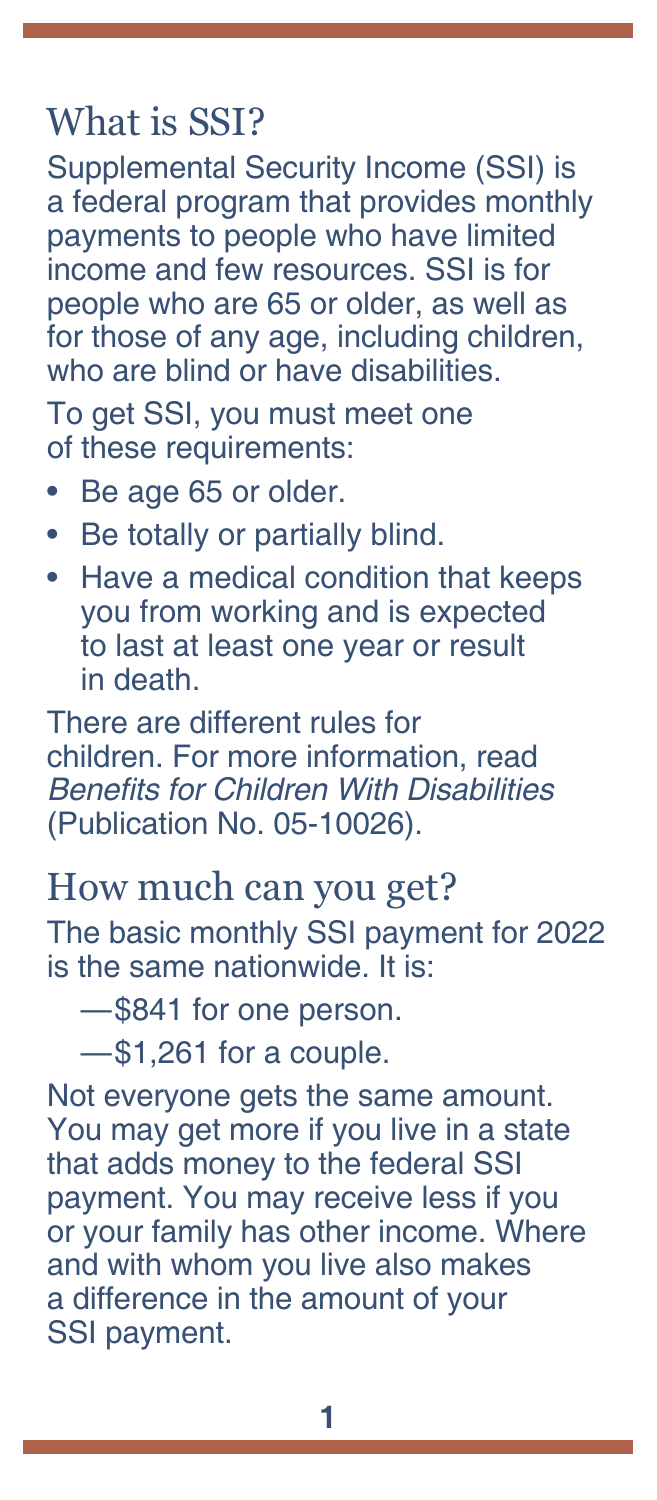# How do you qualify for SSI?

#### **Your income**

Your income includes the money you earn, your Social Security benefits, your pensions and the value of items you get from someone else, such as food and shelter.

Where you live affects the amount of income you can have each month and still get SSI. Different states have different rules.

### **Things you own**

You may be able to get SSI if your resources (the things you own) are worth no more than \$2,000 for a person or \$3,000 for a married couple living together. We don't count everything you own when we decide if you can get SSI. For example, we don't count a house you own if you live in it, and we usually don't count your car. We do count cash, bank accounts, stocks and bonds.

#### **Residence and citizenship**

You must live in one of the 50 states, the District of Columbia, or Northern Mariana Islands (except for children with disabilities whose parents are military personnel and students temporarily abroad) to get SSI. If you're not a U.S. citizen, but you are lawfully residing in one of the 50 states, the District of Columbia, or Northern Mariana Islands, you still may be able to get SSI. For more information, read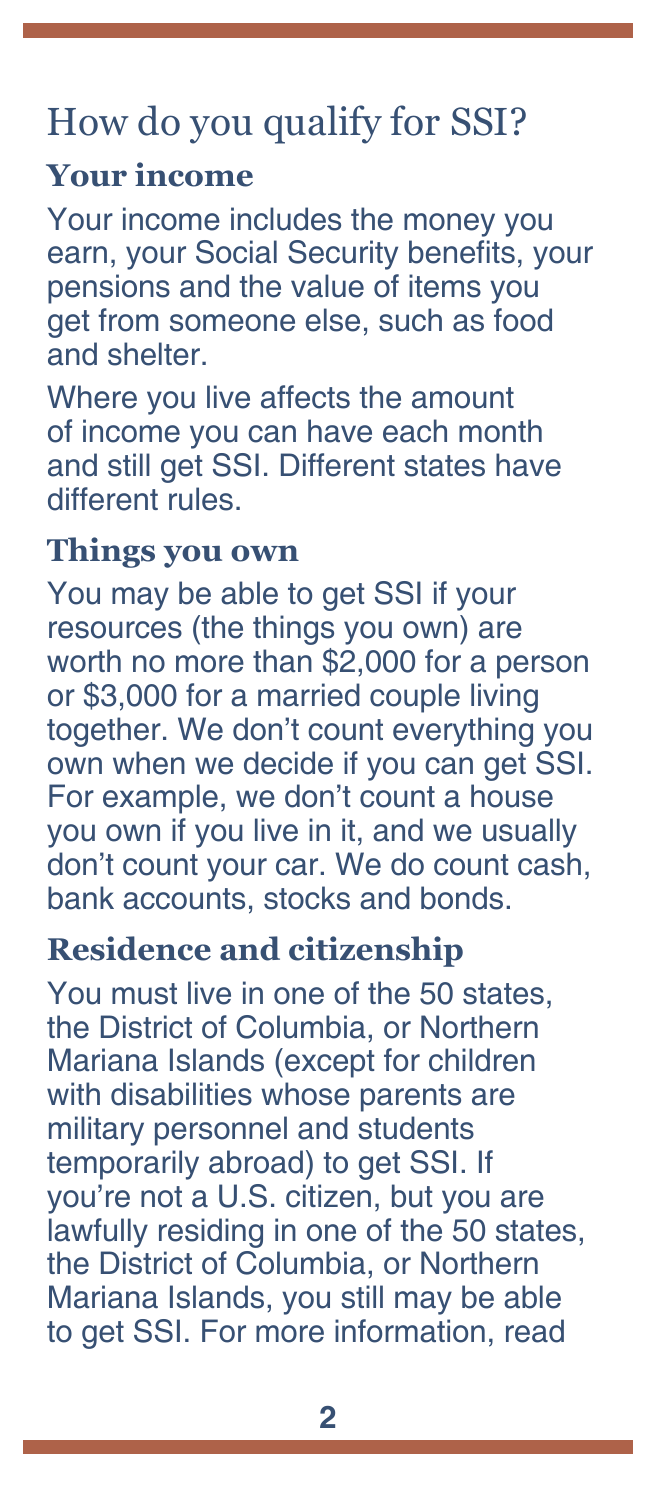#### [Supplemental Security Income \(SSI\) for](https://www.ssa.gov/pubs/EN-05-11051.pdf)  Non-Citizens [\(Publication No. 05-11051\).](https://www.ssa.gov/pubs/EN-05-11051.pdf)

#### **Other benefits**

To receive SSI, you must also apply for Social Security benefits and any other government benefits for which you may be eligible. If you get SSI, you usually can get benefits from the Supplemental Nutrition Assistance Program (SNAP) and Medicaid, too. Medicaid helps pay doctor and hospital bills, and SNAP helps pay for food.

Applications for SNAP benefits are available at any Social Security office. For information about nutrition assistance programs that may be available to you, read [Nutrition Assistance Programs](https://www.ssa.gov/pubs/EN-05-10100.pdf) [\(Publication No. 05-10100\)](https://www.ssa.gov/pubs/EN-05-10100.pdf) and [Supplemental Nutrition](https://www.ssa.gov/pubs/EN-05-10101.pdf)  [Assistance Program \(SNAP\) Facts](https://www.ssa.gov/pubs/EN-05-10101.pdf) [\(Publication No. 05-10101\)](https://www.ssa.gov/pubs/EN-05-10101.pdf). Visit *[www.fns.usda.gov/snap](https://www.fns.usda.gov/snap)* for information on how to apply.

# How do you apply for SSI?

If you plan to apply for SSI, you can begin the application process and complete a large part of your application by visiting our website at **[www.ssa.gov/benefits/ssi](https://www.ssa.gov/benefits/ssi)**.

You may be eligible to complete your SSI application online if you:

- Are between the ages of 18 and 65.
- Have never been married.

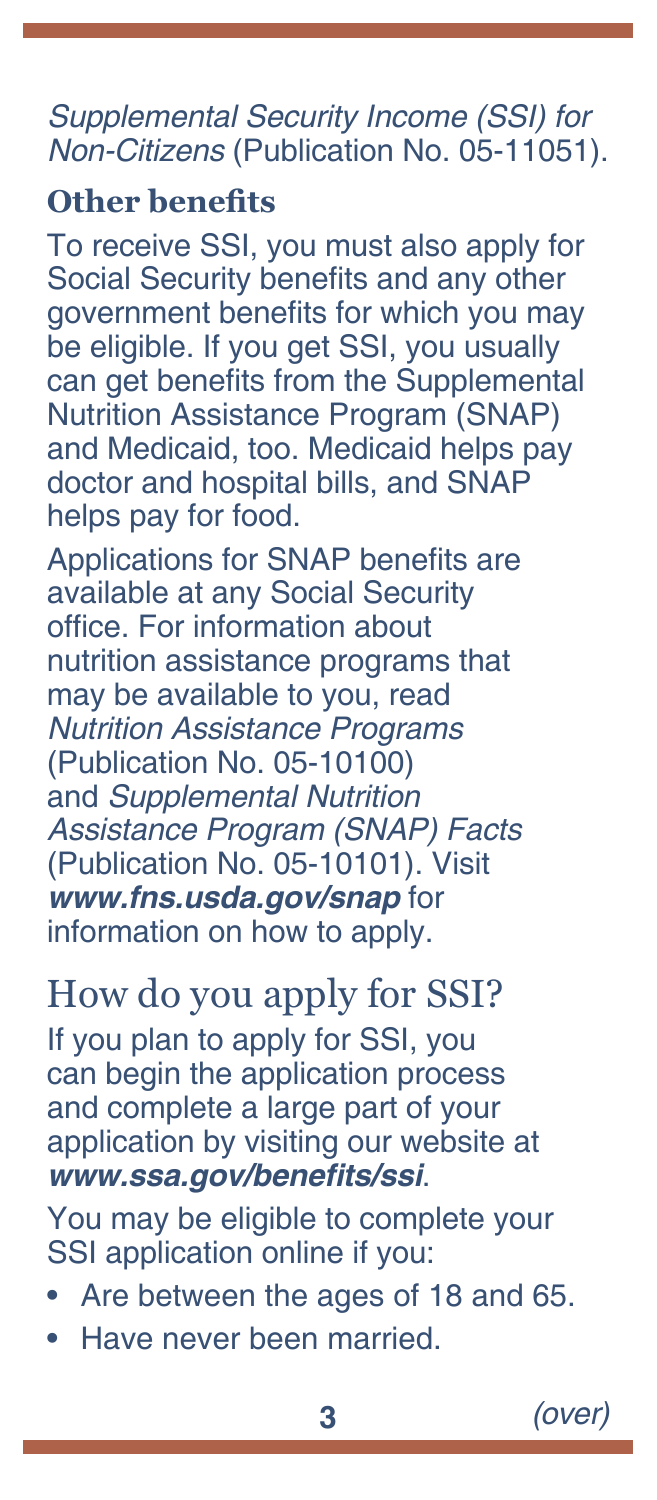- Are a U.S. citizen residing in one of the 50 states, the District of Columbia, or the Northern Mariana Islands.
- Haven't applied for or received SSI payments in the past.
- Are applying for Social Security Disability Insurance at the same time as your SSI claim.

Another way to start an application is by using our online tool to tell us that you are interested in applying for SSI and providing some basic information. You can find it at **[www.ssa.gov/benefits/ssi/start.html](https://www.ssa.gov/benefits/ssi/start.html)**. The online process takes about 5-10 minutes and no documentation is required. We will need information about you, and if applicable, the person you are assisting.

Information we need from the person interested in applying:

- Name.
- Date of birth.
- Social Security number.
- Mailing address.
- Phone number.
- Email address (optional).

If you are assisting another person, we also need your name, phone number, and email address (optional) in addition to the information above.

After you complete the online process, a Social Security representative schedules an appointment to help you apply for benefits. We will send an appointment